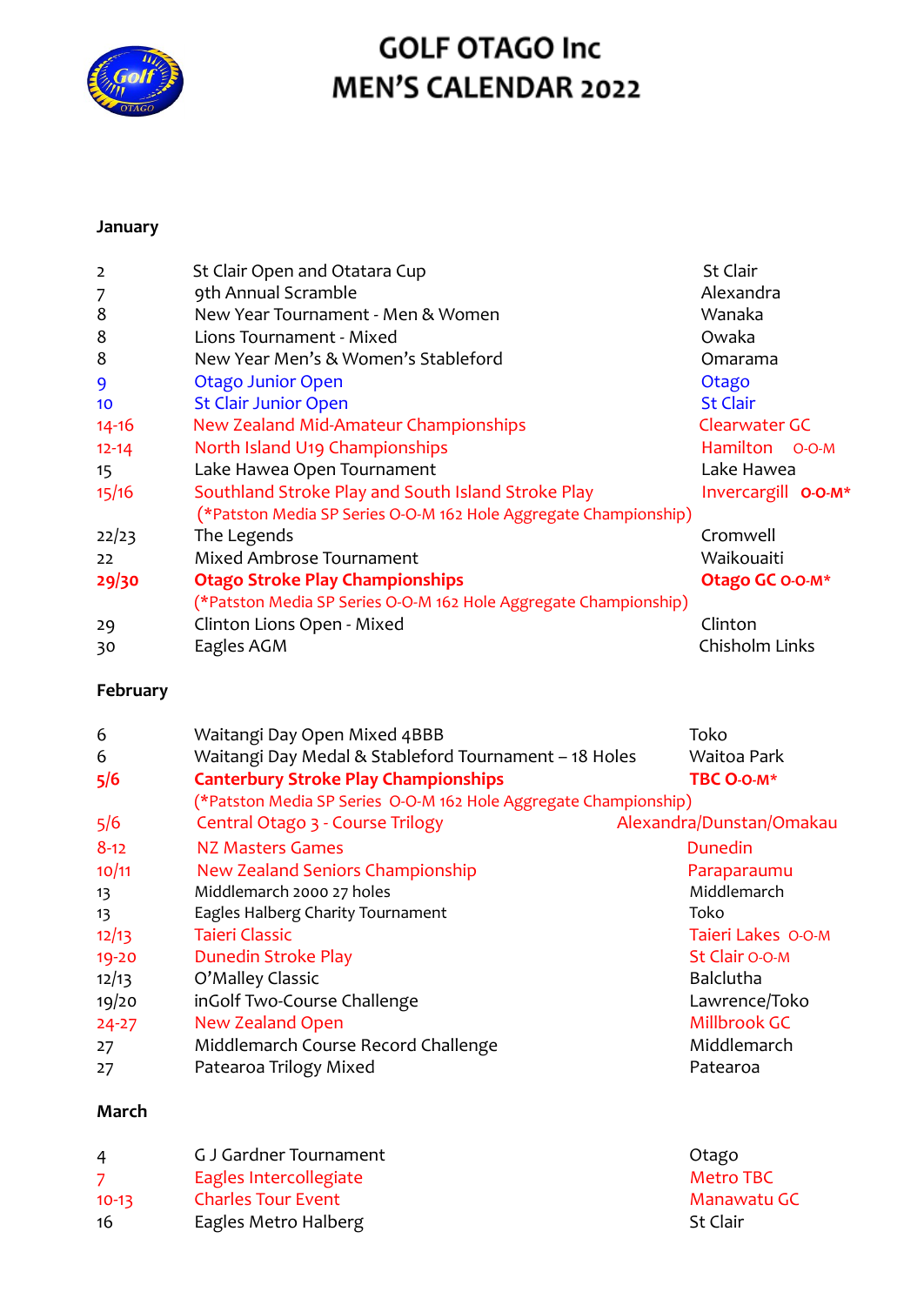| 17        | St Patricks Day Tournament                   | Balclutha              |
|-----------|----------------------------------------------|------------------------|
| 16        | Allied Trades & Farmer Day (Cockies Classic) | Patearoa               |
| $17 - 20$ | <b>New Zealand Stroke Play</b>               | Christchurch GC        |
| $18 - 20$ | <b>Hirepool Charity Classic</b>              | Wanaka                 |
| 20        | Gladfield Mixed Tournament                   | Gladfield              |
| -26       | <b>Central Otago Championships</b>           | <b>Central TBC OOM</b> |
| 27        | <b>Southland Age Group</b>                   | <b>Southland TBC</b>   |
| 27        | Otago v Aorangi (10 Master and 4 Juniors)    | Lower Waitaki GC       |
| $31 - 3$  | <b>Charles Tour Event</b>                    | <b>Gulf Harbour</b>    |

### **April**

| 3         | Eagles North Otago Halberg                          | North Otago                 |
|-----------|-----------------------------------------------------|-----------------------------|
| $4 - 8$   | <b>Mount Michael Classic</b>                        | Alex, Crom, Arr, Queen, Wan |
| 10        | <b>Cook Cup Mixed Foursomes</b>                     | Otago                       |
| 10        | Eagles North Otago Halberg                          | <b>TBC</b>                  |
| $7 - 10$  | <b>Charles Tour Event</b>                           | Muriwai GC                  |
| 10        | Lions Open Tournament                               | Lawrence                    |
| 14        | Cockies Classic                                     | Ardleigh                    |
| 17        | Easter Chicken Run & Ocean View Cup                 | Kaitangata                  |
| 17        | Omarama Mixed Stableford Easter Tournament          | Omarama                     |
| 17        | <b>Queenstown Junior Open</b>                       | Queenstown                  |
| 18        | <b>Arrowtown Junior Open</b>                        | Arrowtown                   |
| 21        | <b>Otago Age Group Championships</b>                | <b>Metro TBC</b>            |
| 24        | Anzac Tournament - 18 Holes Men & Women             | <b>Island Park</b>          |
| 25        | Milton Lions Anzac Open Mixed Tournament            | Toko                        |
| 25        | Anzac Day Eagles Halberg                            | Heriot                      |
| 26        | Silver Fern Farms Tournament                        | <b>Balclutha</b>            |
| $27 - 29$ | South Island U19 Champs                             | Canterbury TBC O-O-M        |
| $30-1$    | <b>Auckland Stroke Play</b>                         | <b>Windross Farm</b>        |
| TBC       | <b>Duck Shooters Ambrose</b>                        | Patearoa                    |
| 30        | Golf Otago AGM & Sub-Association Challenge Trophies | <b>North TBC</b>            |

# **May**

| $\overline{4}$ | Cockies Classic                                   | Allan Grange         |
|----------------|---------------------------------------------------|----------------------|
| $4 - 5$        | Ultarspan Central Otago Men's Senior Championship | Alexandra - Cromwell |
| 7-8 TBC        | Chisholm Links Pairs Open Tournament              | Chisholm Links       |
| 12             | The Original Cockies Classic                      | Middlemarch          |
| 11             | Mid-Week Tournament (mixed)                       | Tapanui              |
| $14 - 15$      | Mang-Wang Stroke Play                             | Wanganui GC          |
| 25             | Cockies Classic                                   | Maniototo            |

### **June**

| 5     | Loganbrae Mixed                                    | Patearoa        |
|-------|----------------------------------------------------|-----------------|
| 6     | Queens Birthday 4BBB - SO Men's & Womens Foursomes | Clinton         |
| 6     | Kings and Queens Cup                               | <b>St Clair</b> |
| 15    | Mixed Mid-Week Tournament                          | Heriot          |
| 19    | Mid-Winter Cup                                     | Otago GC        |
| 25/26 | Cooke Howlison Brass Monkey Tournament             | Cromwell        |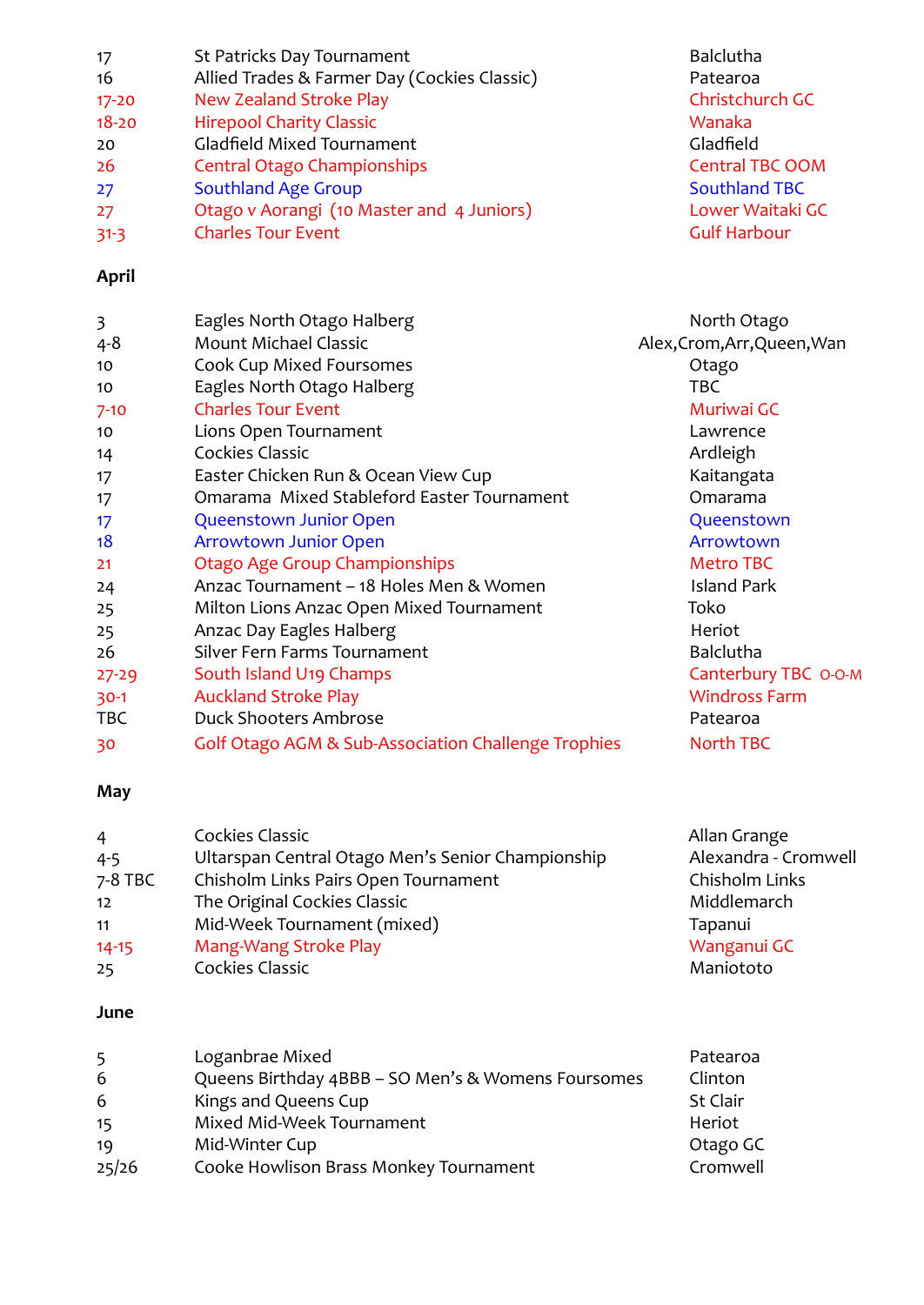# **July**

| 6               | Mid-Week - Men's & Women's Tournament | Clinton    |
|-----------------|---------------------------------------|------------|
| 10 <sup>°</sup> | South Otago Championships             | Toko 0-0-M |
| $22 - 24$       | <b>Waikato Stroke Play</b>            | Tieki GC   |

# **August**

| $\overline{7}$ | <b>Butcher Memorial Mixed Foursomes</b> | Omakau               |
|----------------|-----------------------------------------|----------------------|
| $\overline{7}$ | Eagles HYAGM                            | Middlemarch          |
| 14             | <b>Champions of Otago</b>               | <b>Central TBC</b>   |
| 19             | Mixed & Mens 4BBB 18 Holes              | Roxburgh             |
| 21             | 100th Open Mens Tournament. 36 holes    | Roxburgh 0-0-M       |
| 28             | Open Tournament 36 holes                | Chisholm Links O-O-M |
| 28             | <b>Blue Mountain Cup</b>                | Tapanui              |
| $31 - 2$       | New Zealand U19 Men's Championships     | TBC                  |

# **September**

| 3         | ANZ Private 36 Men's Open<br>Mens 27 Hole Tournament | Wanaka O-O-M<br>Maniototo |
|-----------|------------------------------------------------------|---------------------------|
| 3         |                                                      |                           |
| 4         | <b>Spring Mixed Trilogy</b>                          | Patearoa                  |
| 6         | John Annan Memorial Tournament - 4BBB                | Tarras                    |
|           | John Annan Memorial Tournament - Stroke Play         | Tarras                    |
| $9 - 10$  | ANZ Private Tournament Series                        | Wanaka                    |
| $11 - 12$ | <b>Wellington Stroke Play</b>                        | <b>TBC</b>                |
| $16 - 18$ | Bay of Plenty Open/North Island Stroke Play          | Whakatane                 |
| 17        | Balclutha Round Table Mixed Tournament               | <b>Balclutha</b>          |
| $17 - 18$ | Otago v Southland                                    | <b>Southland TBC</b>      |
| $22 - 25$ | <b>Charles Tour Event</b>                            | Mt Manuganui              |
| 25        | Eagles Triangular                                    | Dunstan                   |
| $29 - 2$  | <b>Charles Tour Event</b>                            | New Plymouth GC           |

# **October**

| 1              | Lakes District Championships                          | Arrowtown 0-0-M       |
|----------------|-------------------------------------------------------|-----------------------|
| 1              | <b>Junior Classic Middlemarch</b>                     | Middlemarch           |
| $\overline{2}$ | <b>Junior Tournament Maniototo</b>                    | Maniototo             |
| $\overline{2}$ | Oceanview Cup Men's & Women's 18 Hole Tournament      | Kaitangata            |
| $\overline{2}$ | <b>Cromwell Open</b>                                  | Cromwell o-o-m        |
| 1/2            | <b>Masters South Island Interprovincial</b>           | <b>Tasman TBC</b>     |
| $3 - 7$        | NZ Under 19 Interprovincial                           | Cambridge             |
| 8              | Tiny's Butchery Open Mixed Tournament                 | Toko                  |
| 9              | Eagles Halberg Tournament                             | Maniototo             |
| 9              | <b>Otago Pennant Finals</b>                           | North TBC             |
| $13 - 16$      | <b>Charles Tour Event</b>                             | Pegasus GC            |
| $15 - 16$      | North Otago Teams Tournament                          | North Otago           |
| $15 - 16$      | Lake Dunstan Open Tournament                          | Dunstan               |
| 16             | Lottie Smellie Mixed Foursomes                        | <b>St Clair</b>       |
| $20 - 23$      | <b>Charles Tour Event</b>                             | <b>Tauranga GC</b>    |
| $22 - 23$      | New Zealand Mix Foursomes                             | Rotorua GC            |
| 24             | Open Mixed Tournament 18 Holes                        | Otematata             |
| $22 - 24$      | Otago Match Play Championships                        | Otago<br>$O-O-M$      |
| 29-30          | South Island Interprovincial & Junior Interprovincial | <b>Canterbury TBC</b> |